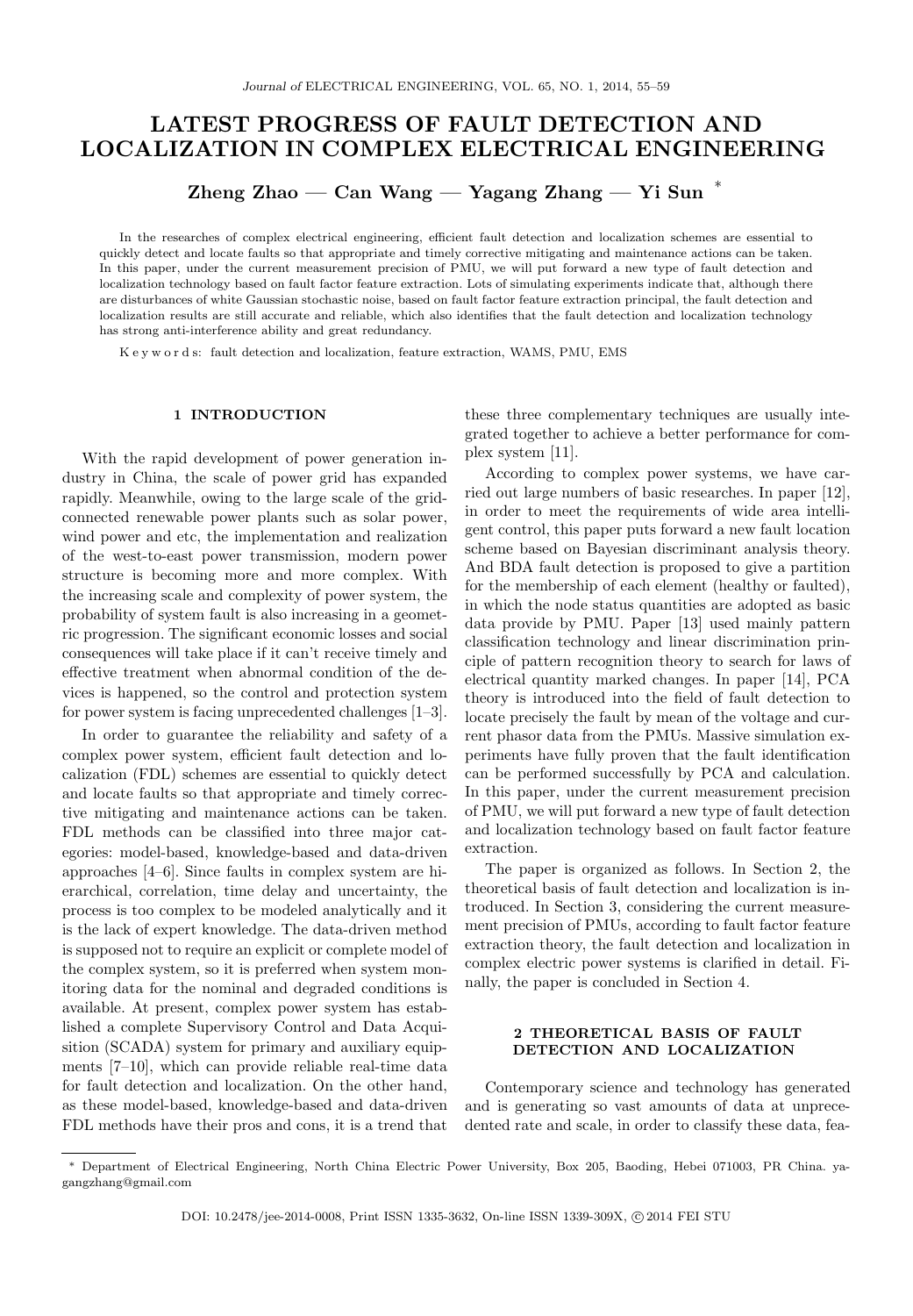

Fig. 1. Fault detection and localization algorithm flow

ture extraction has become ubiquitous. The purpose of feature extraction is to reduce the number of features of patterns and at the same time retain as much as possible of their discriminatory information [15, 16]. For this reason, a good feature extractor chooses features which are similar for patterns in the same class and very different for patterns in different classes. Now let's introduce the general process of fault detection and localization based on fault factor feature extraction [17, 18].

For factor model

$$
X_i = a_{i1}F_1 + a_{i2}F_2 + \dots + a_{im}F_m + \varepsilon_i
$$
  
(*i* = 1, 2, ..., *p*), (1)

we can obtain, the covariance of  $X_i$  and  $F_j$  is

$$
cov(X_i, F_j) = cov\left[\sum_{k=1}^m a_{ik} F_k + \varepsilon_i, F_j\right] = \newline cov\left[\sum_{k=1}^m a_{ik} F_k, F_j\right] + cov(\varepsilon_i, F_j) = a_{ij}.
$$
 (2)

Suppose the factor loading matrix is A, the sum of Then, for  $r_{ij}^* = \sum_{t=1}^m a_{it}a_{jt}$ , squares of the  $i$ -th row's elements is

$$
h_i^2 = \sum_{j=1}^m a_{ij}^2 \quad (i = 1, 2, \dots, p), \tag{3}
$$

which is just the communality of variable  $X_i$ .

From the factor model, we can know,

$$
D(X_i) = a_{i1}^2 D(F_1) + a_{i2}^2 D(F_2) + \dots + a_{im}^2 D(F_m) + D(\varepsilon_i)
$$
  
=  $a_{i1}^2 + a_{i2}^2 + \dots + a_{im}^2 + D(\varepsilon_i) = h_i^2 + \sigma_i^2$ . (4)

The sum of squares of the  $j$ -th column's elements is

$$
g_j^2 = \sum_{i=1}^p a_{ij}^2 \quad (j = 1, 2, \dots, m). \tag{5}
$$

As we know, the solution of A is not unique, here the solution will make the contribution  $g_1^2 = \sum_{i=1}^p a_{i1}^2$  of the first common factor  $F_1$  to X reach the maximum, the contribution  $g_2^2 = \sum_{i=1}^p a_{i2}^2$  of the second common factor  $F_2$  to X take second place, ..., and the contribution of the  $m$ -th common factor  $F_m$  to  $X$  is the minimum.

The corresponding contributions are in sequence of:

$$
g_1^2 \ge g_2^2 \ge \dots \ge g_m^2. \tag{6}
$$

So, one can get

$$
\sum_{j=1}^{p} \lambda_{ij} a_{jt} - \delta_{1t} a_{i1} = 0,
$$
  
(*i* = 1, 2, ..., *p*; *t* = 1, 2, ..., *m*) (7)

$$
\delta_{1t} = \begin{cases} 1, & t = 1, \\ 0, & t \neq 1. \end{cases}
$$
 (8)

Left multiplication  $a_{i1}$  and sum i, then

$$
\sum_{j=1}^{p} \left[ \sum_{i=1}^{p} \lambda_{ij} a_{i1} \right] a_{jt} - \delta_{1t} \sum_{i=1}^{p} a_{i1}^{2} = 0,
$$
\n
$$
(t = 1, 2, \dots, m).
$$
\n(9)

Here we should take notice of

$$
g_1^2 = \sum_{i=1}^p a_{i1}^2, \sum_{i=1}^p \lambda_{ij} a_{i1} = \sum_{i=1}^p \lambda_{ji} a_{i1} = a_{ji}.
$$
 (10)

$$
\sum_{j=1}^{p} a_{j1} a_{jt} - \delta_{1t} g_1^2 = 0 \quad (t = 1, 2, \dots, m). \tag{11}
$$

Similarly, left multiplication  $a_{it}$  with the former formula and sum  $t$ , then

$$
\sum_{j=1}^{p} a_{j1} \left[ \sum_{t=1}^{m} a_{jt} a_{it} \right] - \sum_{t=1}^{m} \delta_{1t} a_{it} g_1^2 = 0
$$
\n
$$
(i = 1, 2, ..., p).
$$
\n(12)

$$
\sum_{j=1}^{p} r_{ij}^{*} a_{j1} = a_{i1} g_1^2, \quad (i = 1, 2, \dots, p).
$$
 (13)

Or expressed as vectors,

$$
(r_{i1}^*, r_{i2}^*, \dots, r_{ip}^*)\begin{pmatrix} a_{11} \\ \vdots \\ a_{p1} \end{pmatrix} = a_{i1}g_1^2
$$
\n
$$
(i = 1, 2, \dots, p).
$$
\n(14)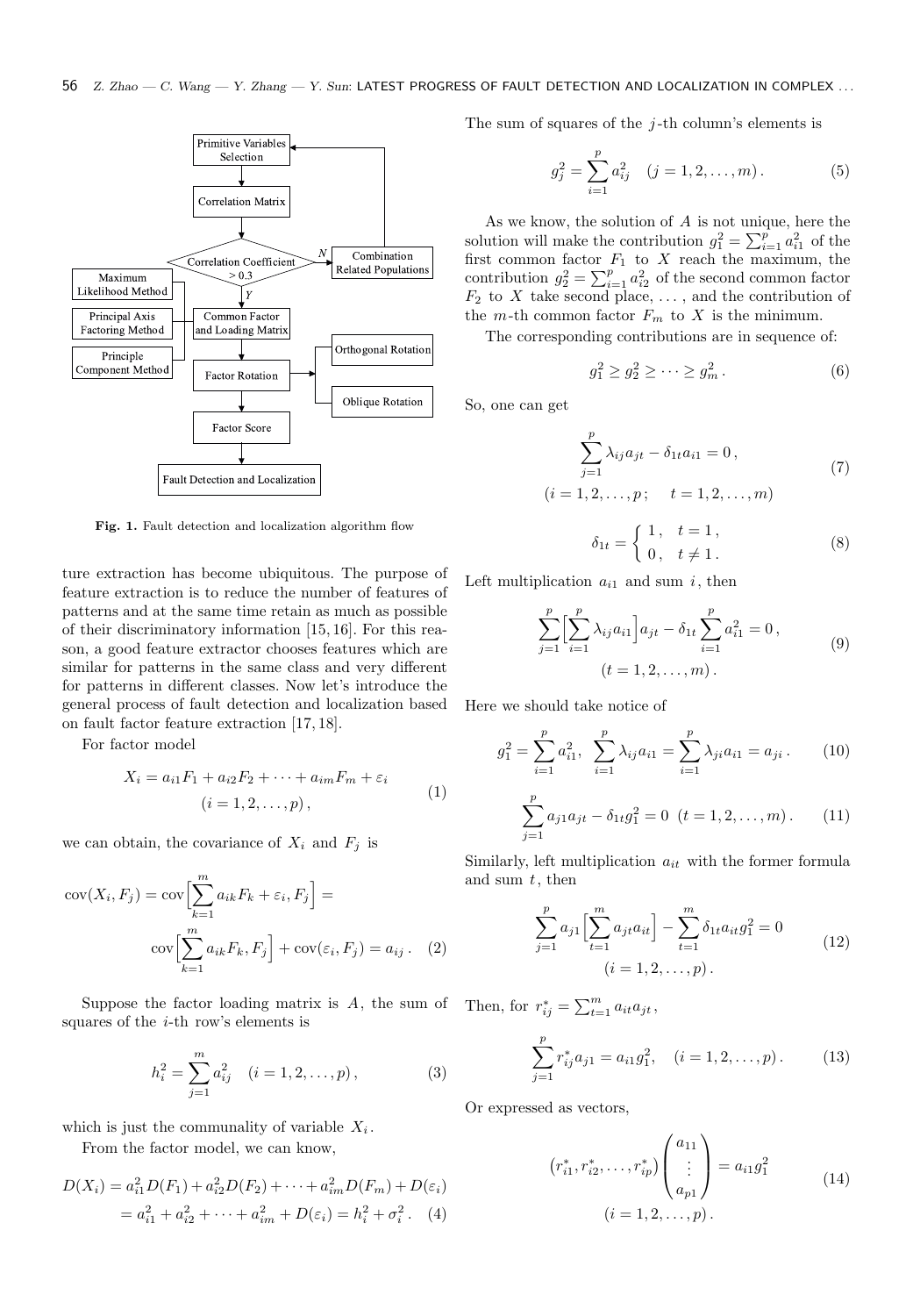

Fig. 2. Electric diagram of IEEE 39-node system



Fig. 3. Screen plot of all eigenvalues

$$
(R^* - Ig_1^2)A_1 = 0.
$$
 (15)

Therefore  $g_1^2$  is the biggest eigenvalue of approximate correlation matrix  $R^*$ , and  $A_1$  is the eigenvector that corresponds to  $g_1^2$ .

Obviously,  $A_1$  is still an eigenvector that corresponds to  $\lambda_1^*$ , and satisfies  $A'_1A_1 = \lambda_1^*t_1^*t_1^* = \lambda_1^* = g_1^2$ .

In order to obtain the rest of  $m-1$  columns in the factor loading matrix A, we should introduce the decomposition formula of spectrum of  $R^*$ ,

$$
R^* = \sum_{i=1}^p \lambda_i^* t_i^* t_i^{*\prime} = A_1 A_1' + \sum_{i=2}^p \lambda_i^* t_i^* t_i^{*\prime}.
$$
 (16)

Particularly,  $R^*$  can also be decomposed into

$$
R^* = AA' = (A_1, \dots, A_m) \begin{pmatrix} A'_1 \\ \vdots \\ A'_m \end{pmatrix} = \sum_{t=1}^m A_t A'_t. \quad (17)
$$

That is to say, after  $A_1$  is obtained, subtract  $A_1 A'_1$  from  $R^*$ , one can get

$$
R^* - A_1 A_1' = \sum_{t=2}^m A_t A_t'.
$$
 (18)

In this way, one has solved the factor loading matrix A from  $R^*$ . Combining the researches in this paper, we have put forward the following fault detection and localization algorithm flow, see Fig. 1.

# 3 FAULT DETECTION AND LOCALIZATION IN COMPLEX POWER SYSTEM BASED ON FAULT FACTOR FEATURE EXTRACTION

In order to illustrate the specific procedure of fault detection and localization, let us take IEEE 39-node system as example. The electric diagram of IEEE 39-node system has been present in Fig. 2. In the power network structure, Node-18 appears single-phase short circuit fault. By BPA simulations, utilizing the actual measurement information of corresponding node negative sequence voltages, we will carry out fault detection and localization of fault component and non-fault component.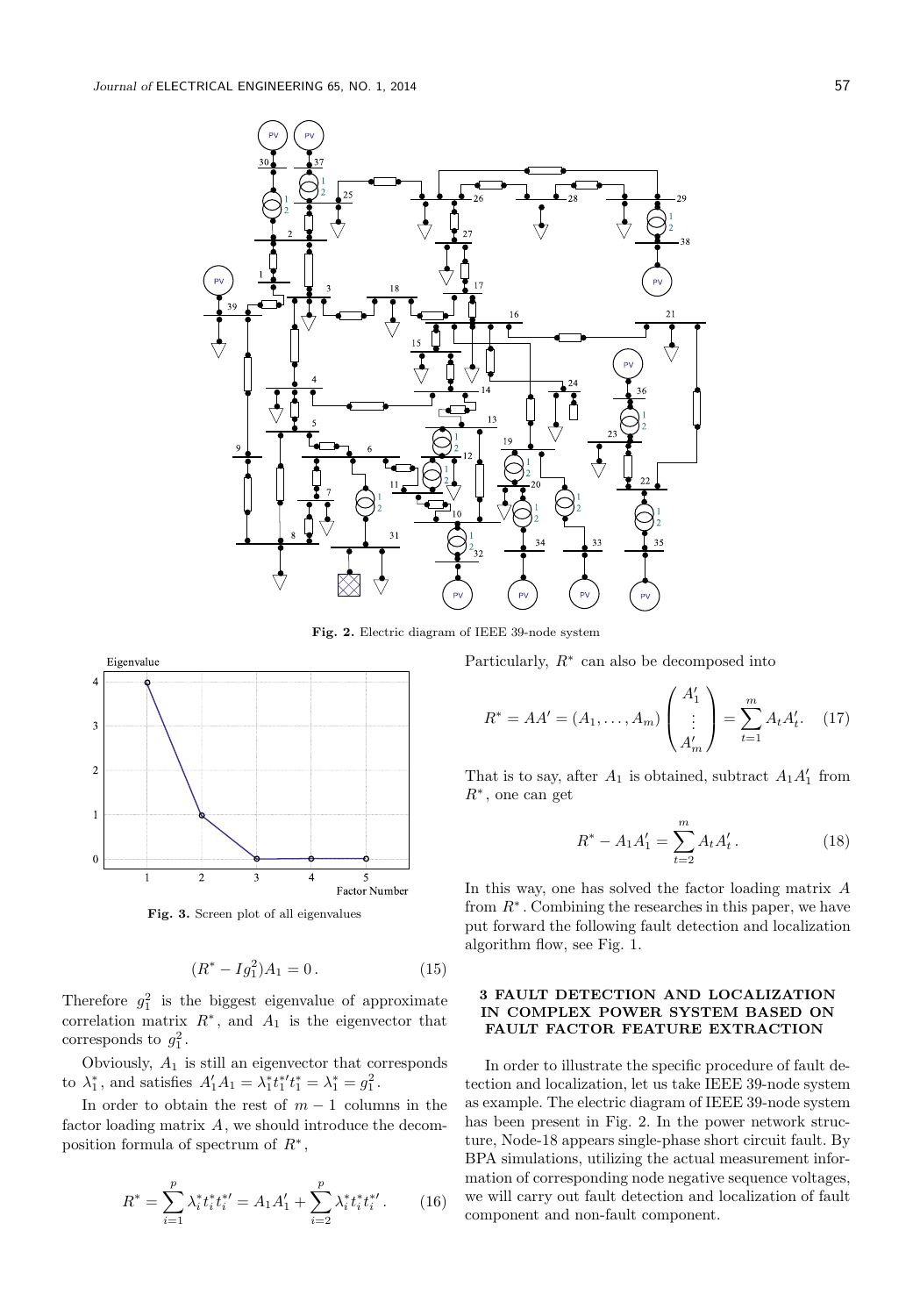**Table 1.** The white Gaussian stochastic noise  $N(0, 0.005^2)$ 

Table 2. The factor score based on fault factor feature extraction

| No.            | 1         | $\overline{2}$ | 3         | $\overline{4}$ | 5         |  |
|----------------|-----------|----------------|-----------|----------------|-----------|--|
| $\mathbf{1}$   | 0.0065    | 0.0078         | $-0.0080$ | $-0.0029$      | 0.0071    |  |
| $\overline{2}$ | 0.0012    | 0.0130         | $-0.0057$ | $-0.0116$      | 0.0047    |  |
| 3              | $-0.0013$ | 0.0019         | 0.0023    | 0.0009         | $-0.0062$ |  |
| $\overline{4}$ | 0.0009    | 0.0081         | 0.0012    | $-0.0017$      | 0.0012    |  |
| 5              | 0.0019    | $-0.0022$      | 0.0039    | $-0.0053$      | 0.0059    |  |
| 6              | 0.0062    | $-0.0075$      | $-0.0087$ | 0.0011         | $-0.0077$ |  |
| 7              | $-0.0008$ | $-0.0050$      | $-0.0017$ | 0.0044         | 0.0017    |  |
| 8              | 0.0007    | 0.0045         | $-0.0072$ | 0.0023         | $-0.0004$ |  |
| 9              | $-0.0006$ | $-0.0131$      | $-0.0068$ | 0.0072         | 0.0021    |  |
| 10             | $-0.0005$ | 0.0001         | $-0.0059$ | 0.0019         | $-0.0070$ |  |
| 11             | $-0.0059$ | $-0.0027$      | $-0.0004$ | 0.0041         | $-0.0088$ |  |
| 12             | $-0.0015$ | 0.0042         | 0.0065    | 0.0062         | $-0.0036$ |  |
| 13             | 0.0032    | 0.0048         | $-0.0031$ | 0.0033         | $-0.0057$ |  |
| 14             | $-0.0010$ | $-0.0031$      | $-0.0018$ | 0.0007         | $-0.0014$ |  |
| 15             | 0.0023    | $-0.0046$      | $-0.0035$ | 0.0027         | 0.0002    |  |
| 16             | 0.0040    | $-0.0072$      | 0.0013    | 0.0038         | $-0.0028$ |  |
| 17             | 0.0063    | 0.0029         | 0.0060    | 0.0008         | 0.0060    |  |
| 18             | $-0.0037$ | 0.0051         | $-0.0067$ | 0.0005         | $-0.0001$ |  |
| 19             | 0.0028    | $-0.0056$      | 0.0003    | 0.0016         | $-0.0106$ |  |
| 20             | 0.0056    | $-0.0078$      | $-0.0031$ | 0.0050         | 0.0059    |  |
| 21             | 0.0102    | $-0.0066$      | $-0.0051$ | 0.0013         | $-0.0099$ |  |
| 22             | 0.0027    | 0.0030         | 0.0009    | 0.0042         | $-0.0007$ |  |
| 23             | $-0.0050$ | 0.0074<br>L,   | $-0.0028$ | 0.0077         | $-0.0041$ |  |
| 24             | 0.0032    | 0.0030         | $-0.0082$ | 0.0057         | 0.0061    |  |
| 25             | $-0.0071$ | 0.0021         | $-0.0013$ | 0.0025         | $-0.0030$ |  |
| 26             | 0.0017    | 0.0066         | 0.0011    | 0.0048         | 0.0079    |  |
| 27             | $-0.0044$ | 0.0072         | $-0.0009$ | 0.0009         | $-0.0032$ |  |
| 28             | 0.0033    | 0.0010         | 0.0011    | 0.0020         | $-0.0033$ |  |
| 29             | 0.0035    | 0.0056         | 0.0036    | 0.0059         | 0.0000    |  |
| 30             | 0.0083    | 0.0009         | $-0.0013$ | 0.0097         | $-0.0024$ |  |
| 31             | 0.0039    | $-0.0052$      | 0.0022    | $-0.0005$      | 0.0022    |  |
| 32             | 0.0000    | 0.0008         | $-0.0031$ | $-0.0007$      | 0.0047    |  |
| 33             | $-0.0056$ | $-0.0008$      | 0.0057    | 0.0115         | 0.0009    |  |
| 34             | $-0.0048$ | $-0.0100$      | 0.0053    | 0.0052         | 0.0019    |  |
| 35             | 0.0045    | $-0.0012$      | $-0.0024$ | 0.0009         | 0.0058    |  |
| 36             | $-0.0022$ | $-0.0014$      | $-0.0028$ | 0.0035         | 0.0014    |  |
| 37             | $-0.0054$ | $-0.0105$      | 0.0025    | 0.0077         | $-0.0034$ |  |
| 38             | 0.0002    | 0.0067         | $-0.0165$ | 0.0045         | 0.0001    |  |
| 39             | 0.0018    | $-0.0022$      | 0.0032    | 0.0075         | $-0.0092$ |  |

| Node                 | Factor 1   | Factor 2   | Factor 3                            | Factor 4   |
|----------------------|------------|------------|-------------------------------------|------------|
| Node-1               | $-0.44395$ | $-0.49280$ | 0.87553                             | 0.24133    |
| Node-2               | 0.57297    | $-0.04003$ | $-1.22361$                          | $-1.19348$ |
| Node-3               | 1.40257    | 1.11664    | 0.38385                             | 0.37991    |
| Node-4               | 0.06630    | $-0.21294$ | $-0.09277$                          | $-1.03919$ |
| Node-5               | $-0.46603$ | 0.38499    | $-0.00612$                          | 0.50921    |
| Node-6               | $-0.26291$ | $-0.54509$ | 1.28537                             | 0.42549    |
| Node-7               | $-0.60332$ | $-0.18063$ | $-0.38719$                          | $-0.44588$ |
| Node-8               | $-0.33602$ | $-1.62879$ | 0.31398                             | 0.35989    |
| Node-9               | $-0.65318$ | $-1.35568$ | $-0.38614$                          | $-1.13082$ |
| $\rm Node\text{-}10$ | $-0.39315$ | 0.10149    | 0.86692                             | 1.20142    |
| $Node-11$            | $-0.70409$ | 1.62940    | 0.18193                             | 0.11525    |
| $Node-12$            | $-0.26625$ | $-0.61454$ | $-0.17091$                          | 0.42017    |
| $Node-13$            | $-0.34271$ | 0.38639    | 0.24177                             | $-0.02006$ |
| $Node-14$            | $-0.06004$ | $-0.21223$ | 0.16999                             | $-0.08811$ |
| $Node-15$            | 0.46920    | $-0.61847$ | $-0.22849$                          | $-0.16308$ |
| $Node-16$            | 0.68312    | 0.42142    | $-0.42142$                          | $-0.79325$ |
| Node-17              | 2.26504    | 0.53895    | 0.56081                             | 0.76377    |
| $\rm Node\text{-}18$ | 4.27460    | $-0.36171$ | $-0.14535$                          | 0.21392    |
| $Node-19$            | $-0.56137$ | 1.81217    | 0.77326                             | $-0.32941$ |
| $Node-20$            | $-0.74520$ | 0.34073    | 0.00268                             | $-0.50687$ |
| $Node-21$            | 0.12791    | 0.86519    | 1.05526                             | 0.21332    |
| $\rm Node\text{-}22$ | $-0.22920$ | $-0.02865$ | $-0.57716$                          | $-0.23579$ |
| $\rm Node\text{-}23$ | $-0.17407$ | 0.30401    | $-0.74267$                          | $-0.58871$ |
| $\rm Node\text{-}24$ | 0.78669    | $-0.14123$ | 0.12440                             | 0.98113    |
| $\rm Node\text{-}25$ | 0.09824    | 0.44440    | $-0.09947$                          | 0.12809    |
| $\rm Node\text{-}26$ | 0.55588    | 1.50461    | 0.13367<br>$\overline{\phantom{0}}$ | $-0.54253$ |
| Node-27              | 1.27936    | 0.62832    | 0.00489                             | $-0.80362$ |
| Node-28              | $-0.02434$ | 0.48766    | 0.03051                             | 0.26376    |
| Node-29              | 0.05982    | $-0.67112$ | $-0.75002$                          | $-0.34172$ |
| Node-30              | $-0.59569$ | 0.50746    | $-1.33860$                          | 0.25895    |
| $\rm Node\text{-}31$ | $-0.83349$ | $-0.40088$ | 0.42127                             | $-0.32255$ |
| $\rm Node\text{-}32$ | $-0.86409$ | 0.02037    | 0.70302                             | 0.60860    |
| Node-33              | $-0.54070$ | $-0.66954$ | $-1.40588$                          | 0.77547    |
| $Node-34$            | $-0.62377$ | $-1.00744$ | $-0.20210$                          | $-0.75602$ |
| $Node-35$            | $-0.69769$ | 0.48405    | 0.66287                             | 0.53551    |
| Node-36              | $-0.73154$ | $-0.41790$ | $-0.14615$                          | 0.32858    |
| Node-37              | $-0.37451$ | 0.07010    | $-0.79960$                          | $-1.18108$ |
| $\rm Node\text{-}38$ | 0.29366    | $-3.48841$ | 0.62058                             | 1.22821    |
| Node-39              | $-1.40804$ | 1.03975    | $-0.02157$                          | 0.53016    |

Table 3. The factor score based on fault factor feature extraction

| Factor           | Initial Eigenvalues                       |                                             | Extraction Sums of Squared<br>Loadings          |                                  |                                   | Rotation Sums of Squared<br>Loadings |                                  |                                   |                                      |
|------------------|-------------------------------------------|---------------------------------------------|-------------------------------------------------|----------------------------------|-----------------------------------|--------------------------------------|----------------------------------|-----------------------------------|--------------------------------------|
|                  | Total                                     | $%$ of<br>Variance                          | $\mathbb{C}{\text{umulative}}$<br>%             | Total                            | $%$ of<br>Variance                | Cumulative<br>%                      | Total                            | $%$ of<br>Variance                | Cumulative<br>%                      |
| 2<br>3<br>4<br>5 | 3.974<br>0.988<br>0.016<br>0.012<br>0.010 | 79.483<br>19.758<br>0.320<br>0.236<br>0.203 | 79.483<br>99.241<br>99.561<br>99.797<br>100.000 | 3.965<br>0.090<br>0.008<br>0.002 | 79.306<br>1.792<br>0.158<br>0.047 | 79.306<br>81.098<br>81.256<br>81.303 | 3.835<br>0.220<br>0.005<br>0.005 | 76.694<br>4.404<br>0.104<br>0.102 | 76.694<br>81.097<br>81.201<br>81.303 |

According to the current measurement precision of PMU, suppose the standard deviation of voltage vector is 0.005, and the mean error is 0 [19]. Let us introduce a white Gaussian stochastic noise  $N(0, 0.005^2)$ , the influence on IEEE 39-node system is present in Table 1.

By the principal of fault factor feature extraction, the correlation matrix and the communalities of variables have been calculated. Based on this, one has obtained initial eigenvalues, see Table 3. In this place, the feature extraction method is principal axis factoring. In the total variance explained, the eigenvalue of the first factor is 3.974, the proportion of variance is 79.483 %, of course, the cumulative proportion of variance is also 79.483 % (close to  $80\%$ ). The eigenvalue of the second factor is 0.988, the proportion of variance is 19.758 %, and the corresponding cumulative proportion of variance is 99.241 % (close to  $100\%$ ). The eigenvalue of the third factor is 0.016, the proportion of variance is  $0.320\%$  (it is very small), and the corresponding cumulative proportion of variance is  $99.561\%$ , and so on. Figure 3 is the screen plot of these eigenvalues.

Likewise, using principal axis factoring feature extraction method, one can further solve factor matrix, rotated factor matrix and factor score coefficient matrix. Finally,